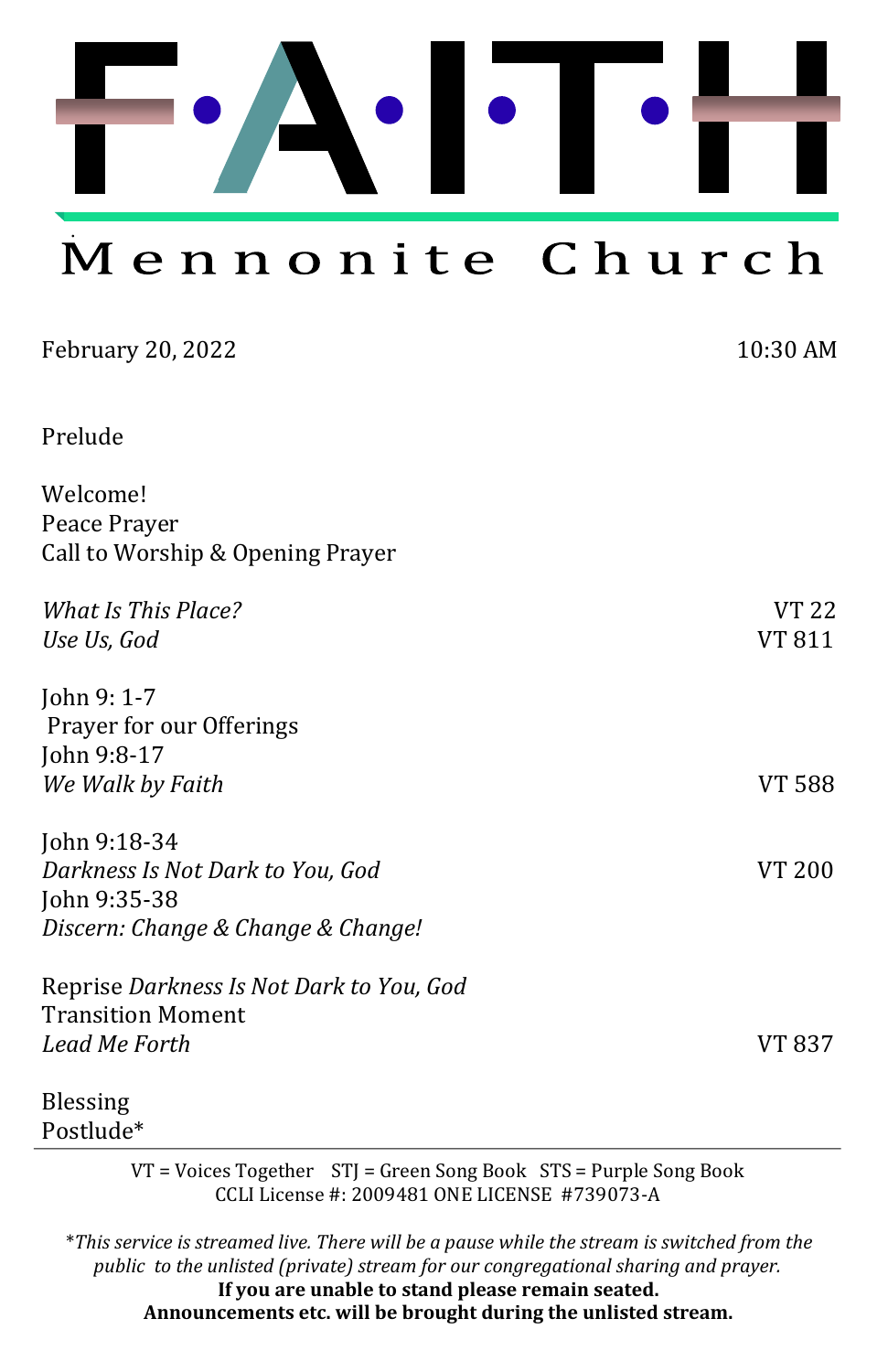#### **WORSHIP PARTICIPANTS**

| Worship Leader Jennifer Horn |  |
|------------------------------|--|
| Song Leader Tom Gaeddert     |  |
| Accompanists Lisa Schmidt    |  |
| Sanctuary PrepLeslie Hadley  |  |

| BroadcastingAndrew Plank              |
|---------------------------------------|
|                                       |
|                                       |
| Ushers  Chuck Schmidt & Merrill Unruh |
| GreetersGary & Joyce Gaeddert         |

In lieu of passing an offering plate, there are many ways to give. There is a container in the back of the sanctuary as one option. There is a giving button on our community website. and USPS also delivers to us.





**CHILDREN/YOUTH Pre-K — 4th Grade:**  LL Room 103 Teacher: Brenda Martinez

**ADULTS:**

**Cornerstone:** Fellowship Hall

**Junior High (5th—8th Grade)** LL Room 105 Teacher: Tammy Plank

**High School**  LL FYG Hall



**Open Class:** LL Open Area

**Lamp Lighters:**  LL Room 125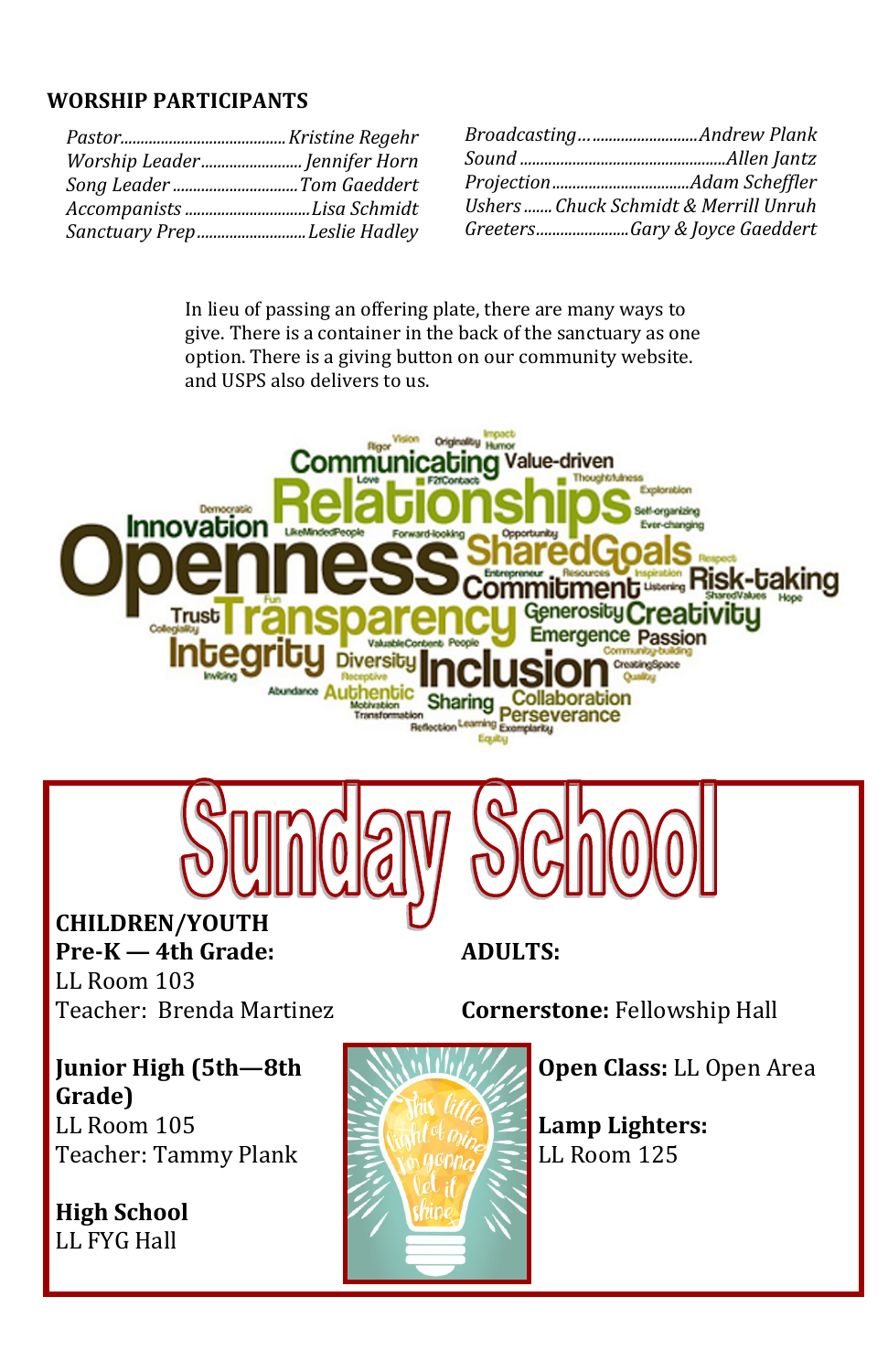| <b>Welcome</b> to Faith<br>Mennonite Church. We are glad you<br>are here.<br><b>Please</b> wear a mask during worship<br>and singing.<br>If you need a listening assistance<br>device or a large print bulletin,<br>please ask an usher. | <b>OUR MISSION STATEMENT</b><br>As followers of Jesus Christ, our<br>mission is to<br>- Worship together as a community of<br>faith,<br>- Invite everyone to share the gift of<br>God's love,<br>- Nurture each other in the faith,<br>- Serve others in the spirit of Christ,<br>and |
|------------------------------------------------------------------------------------------------------------------------------------------------------------------------------------------------------------------------------------------|---------------------------------------------------------------------------------------------------------------------------------------------------------------------------------------------------------------------------------------------------------------------------------------|
| There are a few *quiet* craft items on<br>the back table of the sanctuary that<br>can be used during worship.                                                                                                                            | - Proclaim His way of peace, justice<br>and reconciliation.                                                                                                                                                                                                                           |

### *FAITH FAMILY NEWS*

**FAITH MISSION CIRCLE** is taking donation for the MCC kits. MCC kit items (men's deodorant, packages of Q-tips, and shampoo) can be delivered to Faith Mennonite Church today. The offering for the Faith Mission Circle can be placed in Darlene Powers mailbox today.

**ARE YOU ENJOYING** your copy of *Anabaptist World* and don't want to miss an issue? IT IS TIME to renew our subscription to *Anabaptist World*. Please let the church office know you would like to continue to receive your subscription a by February 20. Our decreased rate will be \$39 for the year. Please put Anabaptist World in the memo line of your check. Thank You!

**COME TO FAITH MENNONITE'S** next Caregiver Support Group meeting to talk to others who can understand what you are going through as a caregiver. People are learning from other participants' experience. Next meeting is February 28, 4:00 p.m., in Fellowship Hall. Call/text Verda Deckert (316-283-3293) for more information.

**A NEW GROUP IS STARTING:** Church vitality and health. We're meeting occasionally, every 2-3 weeks, to consider some input and talk about what methods help make a church vital and healthy. The next meeting is February 24th Thursday at 6:30pm. (Whether in-person or on Zoom, TBA.) MCUSA executive director Glen Guyton was interviewed on a podcast; this will be our next input. Both the [audio podcast and a printed transcript](https://www.mennomedia.org/blog/2022/02/02/transforming-with-glen-guyton/) are available by request. All welcome! - Pastor Kristine

**THIRD READING RESCHEDULED:** Given the additional time needed to include more people in our discernment, our Third Reading is postponed to March 6th.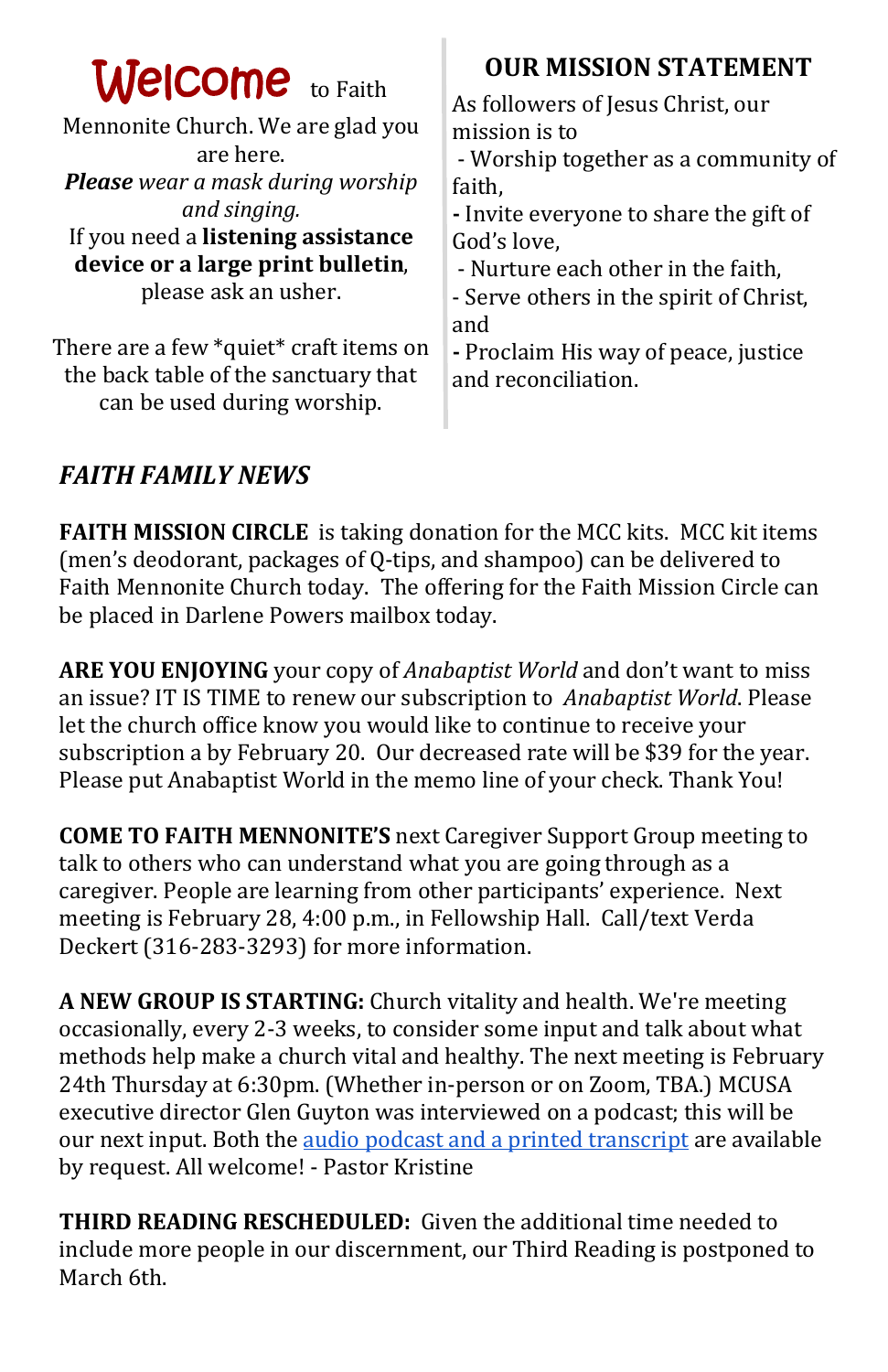**MY COINS COUNT**…….The time is coming, the time is coming. Mennonite Relief Sale is April 08 and 09, 2022. We are all invited to collect our coins (and bills) in our homes and then bring them to church from now until April 08. Remember each coin collected helps feed a person somewhere in the world.

## *OTHER AREA ITEMS*

**PRAY FOR WDC** congregations in pastoral transition, and for all congregational leaders and ministry candidates as they seek the Holy Spirit's guidance.

**MCC CENTRAL STATES** Annual Meeting will take place virtually on Saturday, February 26 from 1-2:30 CST. Please email [tinaschrag@mcc.org](mailto:tinaschrag@mcc.org) for a link to the Zoom meeting.

**ONLINE REGISTRATION** for the March 18-20 Scrapbook and Crafts Retreat is open! There is only one retreat in spring and only one in fall. Cropping and crafting will happen in the Dining Hall and lodging will be in the Retreat Center. As of Feb. 1, masks are recommended inside per CDC guidelines; guidelines will depend on the state of the pandemic in March. Call 620-297- 3290 with questions. [Register at www.campmennoscah.org!](https://campmennoscah.campbrainregistration.com/)

**SUMMER CAMPS REGISTRATION IS NOW OPEN** for summer 2022 at Camp Mennoscah! The adventure of the unknown is before us! We do not know exactly what to expect for the 2022 summer, but once again we will build on the Rock and play in the sand. While we continue to hope for a summer with minimal restrictions, the pandemic may change by June and camp guidelines will change with it. Campers and staff may be asked to provide proof of a negative COVID-19 test and/or wear masks when indoors. Go to www.campmennoscah.org to register on line. Board of Worship and Outreach will once again be paying for FMC campers to attend camp! *REGISTER* before March 1 to get the early bird discount.

**ALL ARE WELCOME** to join the fun at 14th annual MCC Comforter Blitz on March 7, 8 and 9 at the Journey Yoder Campus, one mile north of Yoder, KS. Times are Monday and Tuesday 9-5, and Wednesday 9-4. Come and have a good time while helping others. No sewing skills required. Lunch is available by donation each day, or you may bring your own sack lunch. You can bring snacks to share during work day. Masks are highly encouraged and plan to practice social distancing. This event is hosted by Kansas Friends of MCC, to make good quality, beautiful comforters for MCC to send for warmth, comfort, and love all around the world. Please contact the MCC Central States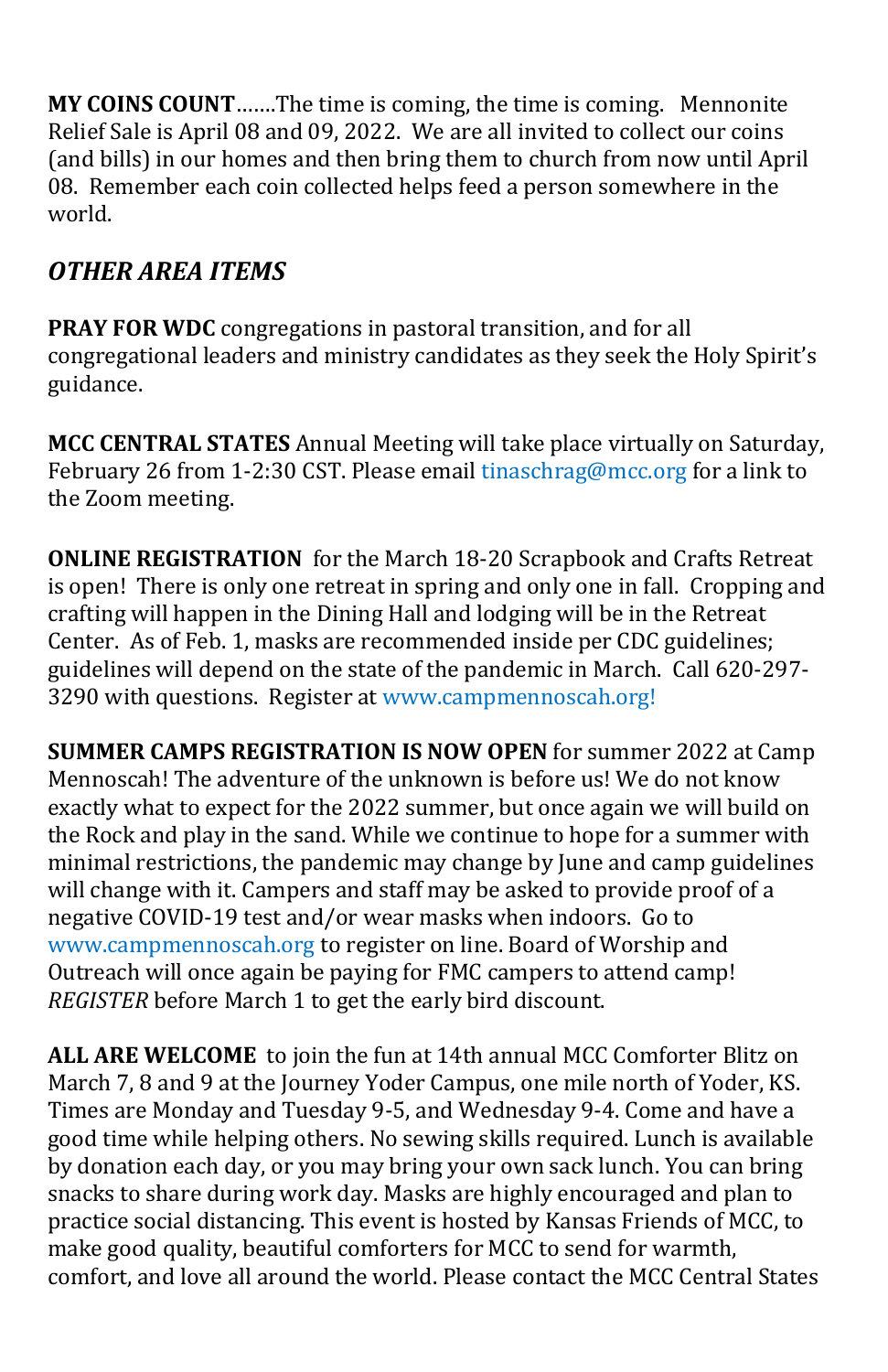office with questions at #316-283-2720, or check the Comforter Blitz Facebook Page, "MCC Comforter Blitz for Kansas".

**KANSAS MENNONITE RELIEF SALE** is just around the corner! Please check out the bulletin board for an important message from Becky Blough, Publicity Committee. Here are some other important dates to be reminded of: March 26 - Verenike Making, Hillsboro April 2 - Bohnne Berroggi making, Moundridge April 8 - 9 - MCC Sale

**TODAY (Sun., Feb. 20) –** KIPCOR Film Series, *Citizen Ashe*, 2 p.m., Krehbiel Auditorium in Luyken Fine Arts Center. Audience discussion follows with Bethel College head football coach A.B. Stokes. *Current Bethel COVID protocols require masking indoors regardless of vaccination status.*

**TODAY (Sun., Feb. 20) –** Senior recital by Bethel College student Trae Gehring, tuba, 4 p.m., featuring works by Dowling, Williams, Haddad, Lebedev, Meador and Baadsvik. Administration Building chapel. *Current Bethel COVID protocols require masking indoors regardless of vaccination status.*

**TUESDAY, FEBRUARY 22 –** Bethel College Orchestra concert under the direction of Kristopher Hilding, 7:30 p.m., Memorial Hall. *Current Bethel COVID protocols require masking indoors regardless of vaccination status.*

**THURSDAY, FEBRUARY 24 –** Closing reception for Ernest Vincent Wood III and "Do Not Despise the Day of Small Things," 6-8 p.m**.**, Regier Gallery in Luyken Fine Arts Center at Bethel College. *Current Bethel COVID protocols require masking indoors regardless of vaccination status.*

**FRIDAY, FREBRUARY 25 –** Bethel College presents its first in-person forensics showcase since 2019, 11 a.m**.**, Memorial Hall (part of the regular convocation series). Livestream option on Bethel's YouTube channel.

**SUNDAY, FEBRUARY 27 –** Junior recital by Bethel College student Julianna Schrag, soprano, 4 p.m., Administration Building chapel.

**MONDAY, FEBRUARY 28** – Bethel College Wind Ensemble concert under the direction of Joel Boettger, 7 p.m., featuring works by Erickson, Ticheli, Mackey, Standridge and Sousa; Krehbiel Auditorium in Luyken Fine Arts Center. *.*

**FRIDAY, MARCH 4 –** Bethel College presents the 2nd Annual Ada Schmidt-Tieszen Lecture with Dr. Rebecca Thomas, professor and director for international social work studies at the University of Connecticut's School of Social Work, 11 a.m., Memorial Hall. Livestream option available on Bethel's YouTube channel.